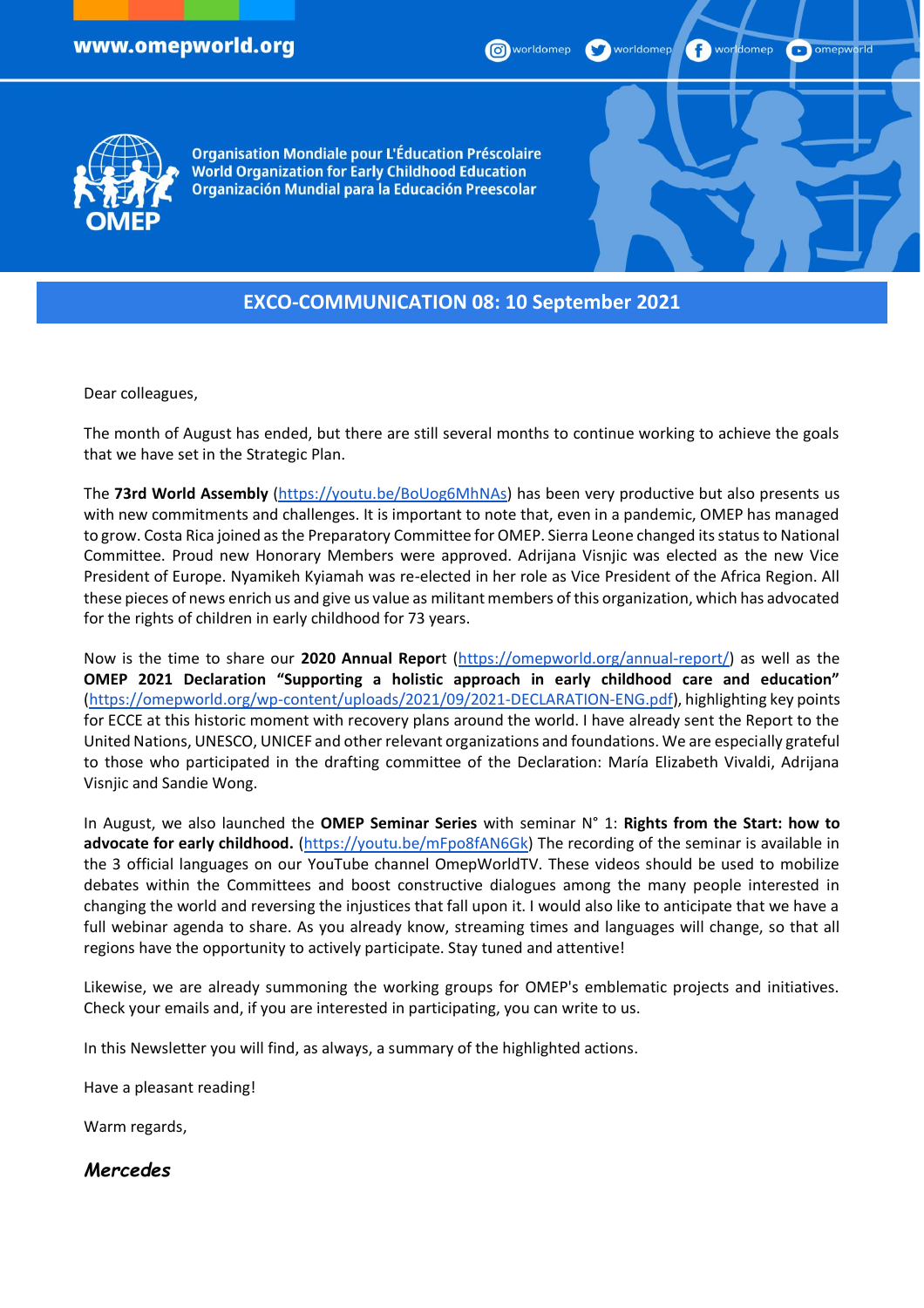# **News for August 2021**

- **1. PARTICIPATIONS OF THE WORLD PRESIDENT**
	- ➔ **PPPs focus group call 4. PEHRC (Privatization in Education and Human Rights Consortium).** August  $\mathcal{L}$
	- ➔ **Meeting of the Coordinating Group of the CCNGO Education 2030/UNESCO: Technical Cooperation Group (TCG)**. Updates for the follow-up and monitoring of the 2030 Agenda. August 3.
	- ➔ **5th OMEP Chile Seminar: Emotional development and sustainability for the context.** August 4.
	- ➔ **UNICEF Nicaragua.** Meeting for possible joint initiative. August 9.
	- ➔ **Meeting of the Coordinating Group of CCNGO Education 2030/UNESCO.** Election of the representative of the CCNGO in the "High-Level Social Commission" (HLSC). August 12.
	- ➔ **OMEP-Right to education**. Meeting about ECCE and privatization. August 13.
	- ➔ **Meetings of the Drafting Commission for OMEP 2021 Declaration.** August 16th and 23.
	- ➔ **Round table. Preschool education: Offering a safe, welcoming and inclusive living environment.** Conference by the World President. OMEP Canada. August 17.
	- → Link:<https://www.youtube.com/watch?v=KwFuByjlDWM&t=2s>
	- ➔ **UNICEF Argentina.** Presentation of the UNICEF Cooperation Program 2021-2025. August 18.
	- → **OMEP Seminar Series N°1**. "Rights from the start: How to advocate for early childhood." August 23.
	- ➔ Link:<https://youtu.be/mFpo8fAN6Gk>
	- ➔ **OMEP-Right to Education Initiative - RTE**. Meeting about ECCE and privatization. August 27**.**

#### **2. ACTIVITIES OF REPRESENTATIVES IN THE UNITED NATIONS SYSTEM**

➔ **Meeting with Representatives** for the annual report. August 13.

#### **3. PARTICIPATION OF MEMBERS OF EXCO AND OMEP COMMUNITY**

- ➔ **OMEP Brazil National Assembly.** With the participation of the World President, the Regional Vice President Desireé López de Maturana and 36 attendees from different regions of the country. August 21.
- ➔ **OMEP Canada Monthly Newsletter:** Link: [https://www.canva.com/design/DAEoOXP3Obo/qmUAU8IL8Ln3kpJ2LMnO1g/view?utm\\_content=D](https://www.canva.com/design/DAEoOXP3Obo/qmUAU8IL8Ln3kpJ2LMnO1g/view?utm_content=DAEoOXP3Obo&utm_campaign=designshare&utm_medium=link&utm_source=sharebutton) [AEoOXP3Obo&utm\\_campaign=designshare&utm\\_medium=link&utm\\_source=sharebutton](https://www.canva.com/design/DAEoOXP3Obo/qmUAU8IL8Ln3kpJ2LMnO1g/view?utm_content=DAEoOXP3Obo&utm_campaign=designshare&utm_medium=link&utm_source=sharebutton)
- ➔ **60 years of Omep-Canada** Link: [http://omep-canada.org/wp-content/uploads/2021/08/OMEP\\_Web.pdf](http://omep-canada.org/wp-content/uploads/2021/08/OMEP_Web.pdf)
- ➔ **Governing quality Early Childhood Education and Care in a global crisis: first lessons learned from the COVID-19 pandemic.** Collaboration from Ingrid Engdahl, Vice President of Europe, for NESET. NESET is an advisory network of experts working in the social dimension of education and training, at the initiative of the European Commission Directorate General for Education and Culture. August 11.

Link: [https://nesetweb.eu/wp-content/uploads/2021/07/NESET\\_AR1-2021.pdf](https://nesetweb.eu/wp-content/uploads/2021/07/NESET_AR1-2021.pdf)

➔ **Continuous development training program for teachers. OMEP Nigeria.** Training of more than 230 teachers in the 3-day Continuing Professional Development program organized by OMEP Nigeria between August 31 and September 2, 2021. Link:<https://www.omepnigeria.org/professional-development-program/>

#### **4. CAMPAIGNS AND NETWORKS**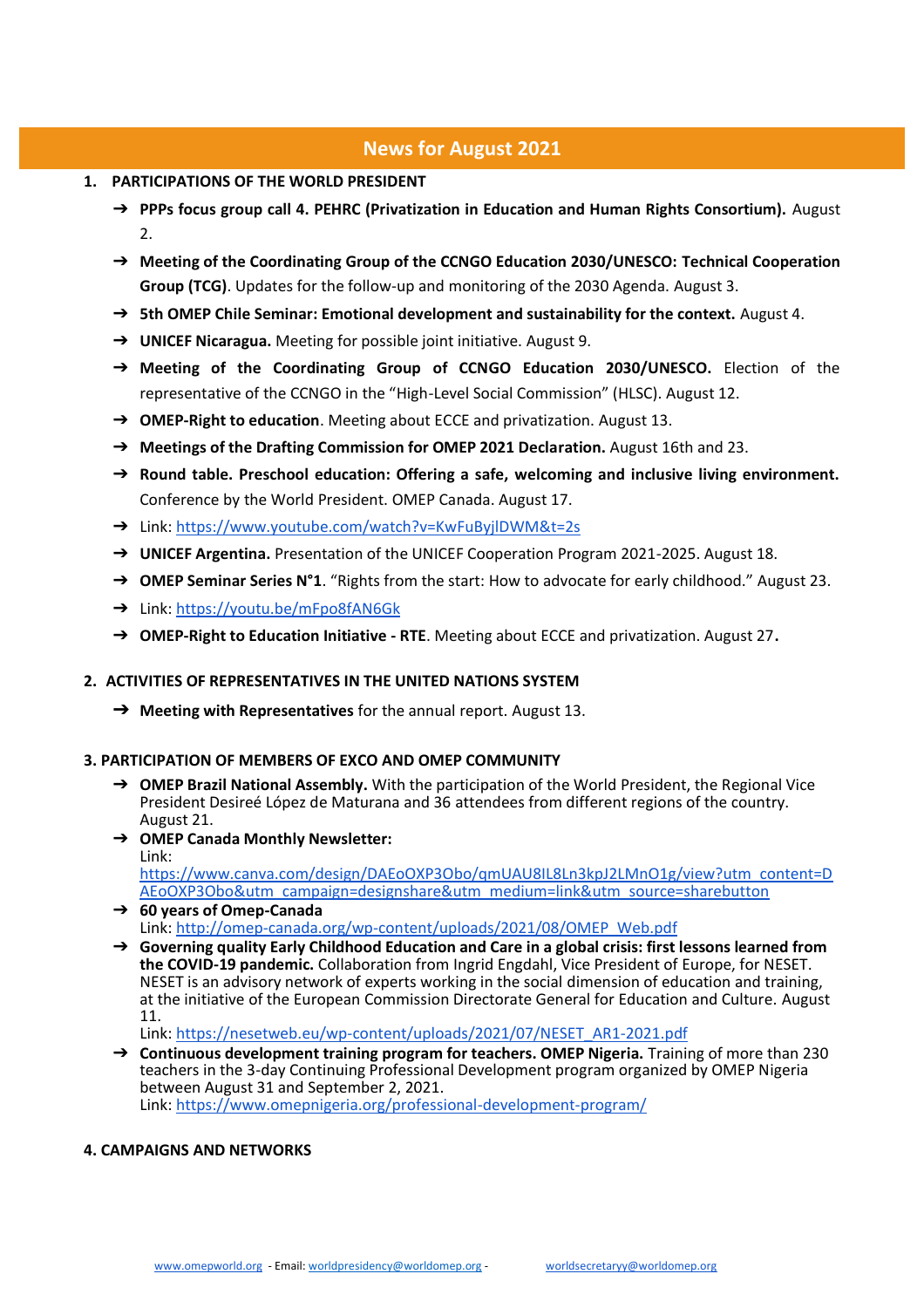➔ **August 2. IJEC: Call for papers.** The International Journal for Early Childhood (IJEC) is OMEP's globally recognized official academic journal. We appreciate disseminating the call in universities and research centers.

Facebook: <https://www.facebook.com/WorldOMEP/posts/2035037166648659>

- ➔ **August 9. OMEP works on the definition of the UNESCO Global Partnership Strategy for Early Childhood Care and Education.** UNESCO article[: https://es.unesco.org/news/estrategia-asociacion](https://es.unesco.org/news/estrategia-asociacion-mundial-atencion-y-educacion-primera-infancia-unesco-despega-y-se-arraiga?fbclid=IwAR1EanspZBM8HkyMGXwVuo_PVsUcI1J_YaKldqdFqNpibZuRDAGTx-rE6t0)[mundial-atencion-y-educacion-primera-infancia-unesco-despega-y-se](https://es.unesco.org/news/estrategia-asociacion-mundial-atencion-y-educacion-primera-infancia-unesco-despega-y-se-arraiga?fbclid=IwAR1EanspZBM8HkyMGXwVuo_PVsUcI1J_YaKldqdFqNpibZuRDAGTx-rE6t0)[arraiga?fbclid=IwAR1EanspZBM8HkyMGXwVuo\\_PVsUcI1J\\_YaKldqdFqNpibZuRDAGTx-rE6t0](https://es.unesco.org/news/estrategia-asociacion-mundial-atencion-y-educacion-primera-infancia-unesco-despega-y-se-arraiga?fbclid=IwAR1EanspZBM8HkyMGXwVuo_PVsUcI1J_YaKldqdFqNpibZuRDAGTx-rE6t0) Facebook:<https://www.facebook.com/WorldOMEP/posts/2040859472733095>
- ➔ **August 13. The Abidjan Principles: Protect the right to education together** Last work in our 5 video series on the Abidjan Principles on the right to education. More information: https://www.abidjanprinciples.org/ Facebook:<https://www.facebook.com/WorldOMEP/videos/552428002473048/>
- ➔ **August 16. OMEP Seminar Series.** Early Childhood Care and Education (ECCE) in debate. Facebook:<https://www.facebook.com/WorldOMEP/videos/581180242931410/>
- ➔ **August 18. OMEP Seminar Series.** Seminar 1. Rights from the start: how to advocate for early childhood.

Facebook:<https://www.facebook.com/WorldOMEP/posts/2048065735345802>

➔ **August 27. Asia-Pacific Regional Conference**. Organized by OMEP China. More information: <https://bit.ly/3gFKpUt> Facebook:<https://www.facebook.com/WorldOMEP/posts/2055092537976455>

# **OMEP BLOG "Rights from the start"**

Space for reflection and defense of early childhood education, with the voices of great leaders around the world.

### **SUBSCRIBE AND SHARE!**

- ➔ **Advancing Young Children's Well-Being: What Can and Must We Learn From Each Other? - Sharon Lynn Kagan. USA.** "As pressure mounts to promote child welfare around the world, the question remains how to address it. In some countries, investments are chosen (OECD, 2020a); in others, it is committed to new direct services that include childcare, family leave, home visits and health activities (OECD, 2020b; UNICEF, 2019); and in others, great importance is attached to improving the quality, capacity and salary of workers (OECD, 2021)." To read more: [https://omepworld.org/advancing-young-childrens-well-being-what-can-and-must-we-learn-from](https://omepworld.org/advancing-young-childrens-well-being-what-can-and-must-we-learn-from-each-other-sharon-lynn-kagan/)[each-other-sharon-lynn-kagan/](https://omepworld.org/advancing-young-childrens-well-being-what-can-and-must-we-learn-from-each-other-sharon-lynn-kagan/)
- ➔ **Intersectoral approach as a condition for a comprehensive care of children's rights - Vital Didonet. Brasilia**. "In common language, boys and girls are defined, from an external observation, by a characteristic, a personality trait, a behavior:" this child is intelligent, that is lively, this is a sweet and tender girl, that is slow to understand, this girl is agitated, this one is nervous… " To read more: [https://omepworld.org/intersectoral-approach-as-a-condition-for-a-comprehensthe-ive-care-of](https://omepworld.org/intersectoral-approach-as-a-condition-for-a-comprehensthe-ive-care-of-childrens-rights-vital-didonet/)[childrens-rights-vital-didonet/](https://omepworld.org/intersectoral-approach-as-a-condition-for-a-comprehensthe-ive-care-of-childrens-rights-vital-didonet/)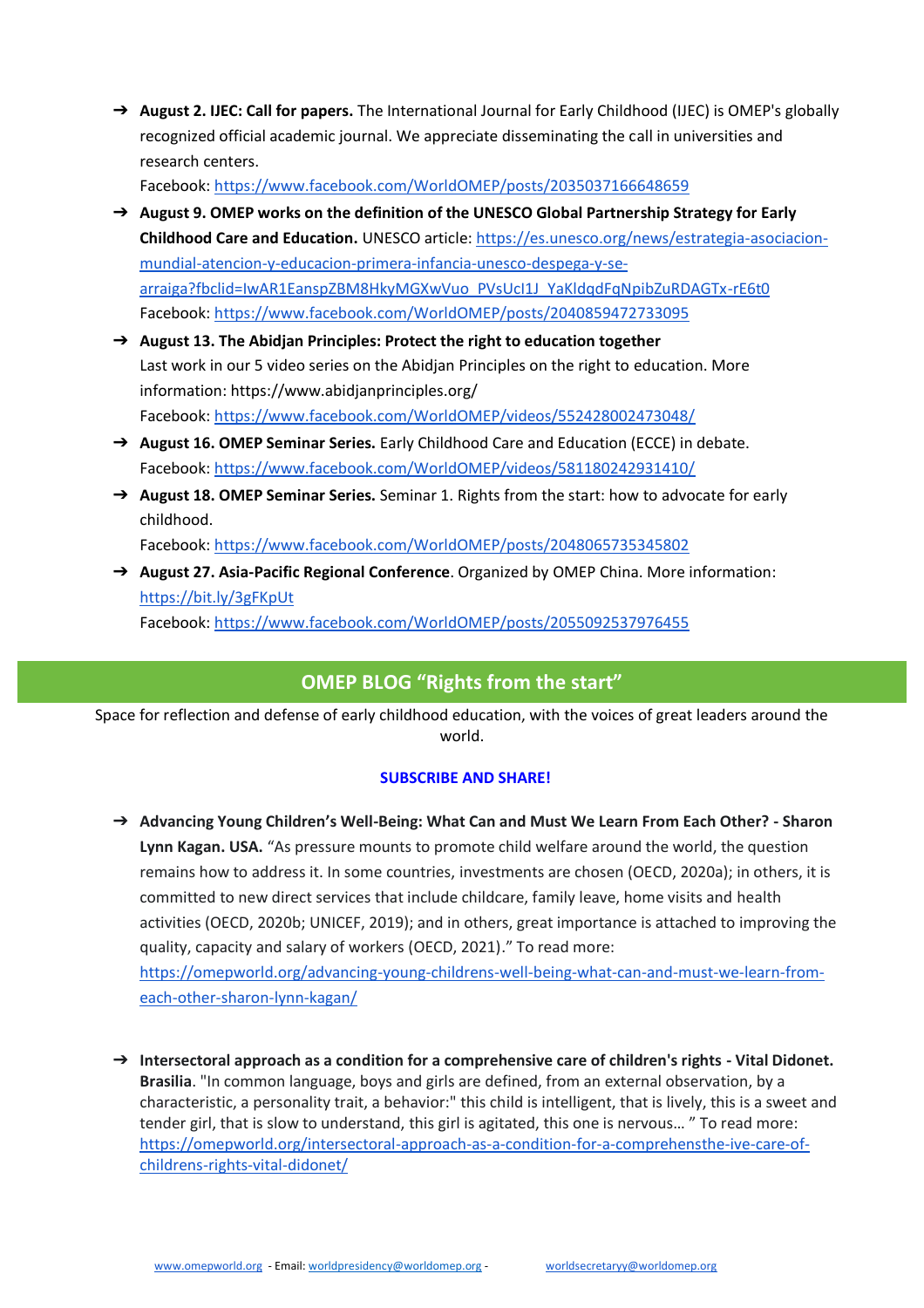## **ANNUAL FEE 2021**

## **NATIONAL COMMITTEES** can now pay the **2021 membership fee EXTENSION until September 30, 2021**

**NEW and EASY ACCESS TO PAYMENT THROUGH THE OMEP WEBSITE**

[www.omepworld.org](http://www.omepworld.org/) Direct link:

<https://omepworld.org/national-committees-2/>



Enter from the button "**About OMEP**" and look for "**OMEP Annual Fee**".



Actually, the annual fees are organized into groups according to the economic level of the countries and the situation of each National Committee.

| GROUP<br>GILLIFO.<br><b>GROUPES</b> | NATIONAL COMMITTEES<br><b>COMITÉS NACIONALES</b><br><b>COMITÉS NATIONALIX</b>                                                                                                                                                               | <b>ANNUALTEE</b><br><b>CUOTA ANUAL</b><br><b>COTISATION ANNUELLE</b> |
|-------------------------------------|---------------------------------------------------------------------------------------------------------------------------------------------------------------------------------------------------------------------------------------------|----------------------------------------------------------------------|
| Prep                                | Belgium, Paraguay, Sierra Leone                                                                                                                                                                                                             | <b>USD 172.50</b>                                                    |
|                                     | Bolivia, Bosnia and Herzegovina, Burkina Faso,<br>Cameroon, Cuba, Ecuador, El Salvador, Ghana,<br>Haiti, Kenya, Liberia, Lithuania, Mauritius,<br>Myanmar, Pacific Islands, Pakistan, Panama, Peru,<br>Poland, Ukraine, Uruguay, Venezuela. | USD 230.00                                                           |
|                                     | Argentina, Brazil, Bulgaria, Chile, Colombia,<br>Croatia, Cyprus, Czech Republic, Greece, Iceland,                                                                                                                                          |                                                                      |

Find in the table the amount that corresponds to your National Committee and below the **PayPal** link. Pay with a **credit card.**

> Remember that you can also continue paying by **bank transfer. You will find all the necessary information in this link:**  <https://omepworld.org/national-committees-2/>